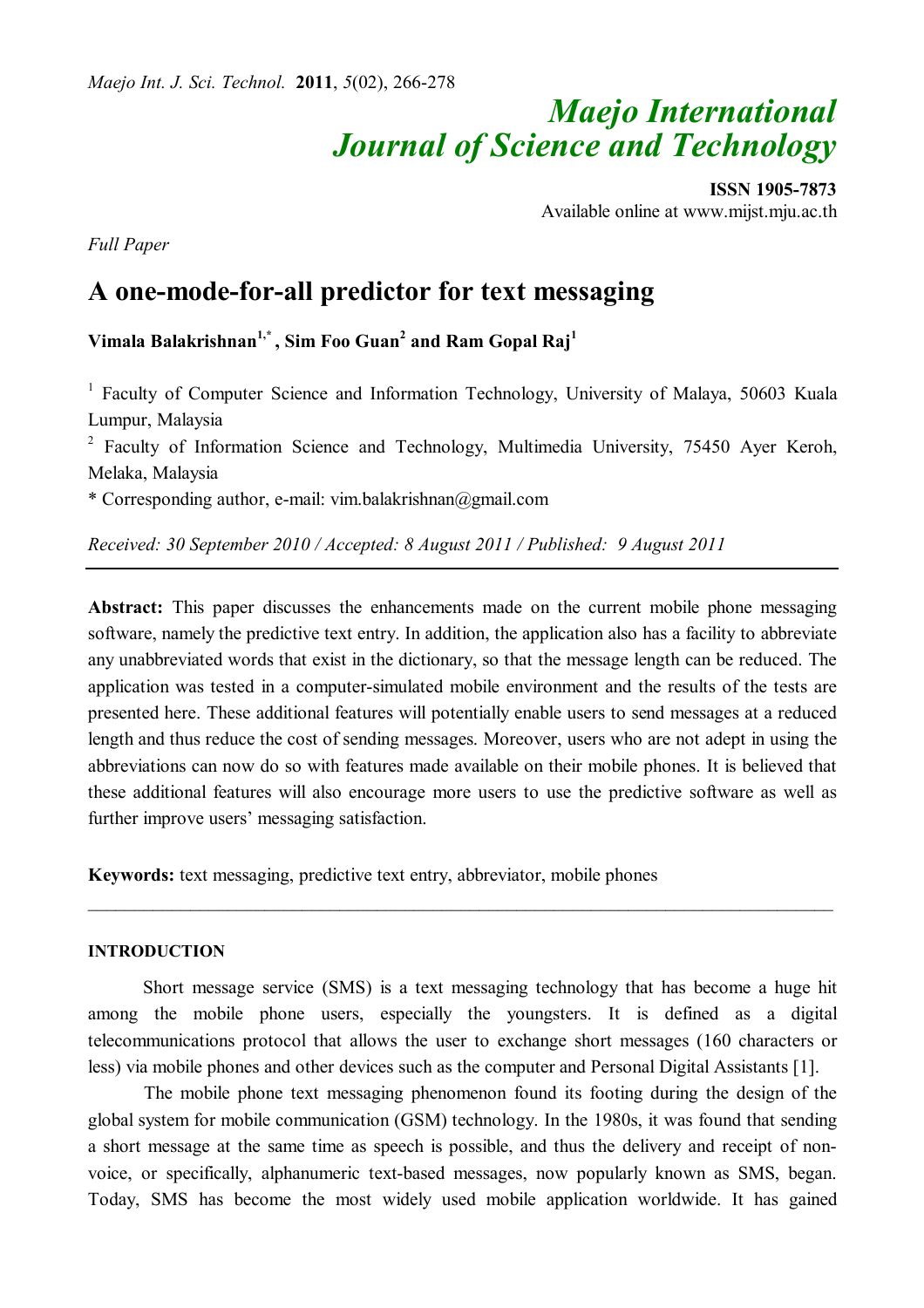phenomenal success among its users, especially among the youth [2]. The reason for this has a lot to do with convenience, accessibility, as well as cost. SMS is relatively cheaper compared to all the other types of mobile communications such as voice calls and Multimedia Messaging Service (MMS). The average SMS rate in Malaysia is currently only 0.15 MYR (0.05 USD) per SMS while a typical MMS rate rangees between 0.25-0.5 MYR (0.08-0.16 USD) per MMS [3].

Whilst the popularity of SMS continues to grow, the SMS protocol imposes some serious restrictions and raises flaws in usability, as it was not originally designed for mobile phones. An SMS is entered via a phone keypad using the multi-tap or the predictive method. The main limitation of these methods is due to the standard layout of the keypad that most mobile phones have (Figure 1). The keys are overloaded to accommodate alphabets, numbers and also symbols. Therefore, the task of message composition can be cumbersome and time consuming. Other input devices, such as mini QWERTY keyboards and touch screens are on the rise, although the standard 12-button-keypadbased mobile phones remain vastly common in the current market.

|                  | <b>ABC</b><br>2 | DEF<br>з         |
|------------------|-----------------|------------------|
| GHI<br>4         | <b>JKL</b><br>5 | MNO<br>6         |
| $\frac{PQRS}{7}$ | TUV<br>8        | <b>WXYZ</b><br>9 |
|                  | ٥               |                  |

 **Figure 1.** Standard ISO 12-key keypad

#### **SMS TEXT ENTRY**

With the limited keys on a standard mobile phone keypad, many vendors have introduced various ways of text input into a mobile phone. However, multi-tap and predictive entry remain the two dominant methods for text entry.

# **Multi-tap**

Multi-tap is implemented on all mobile phones with SMS capabilities. It disambiguates by requiring the user to press a key once or multiple times to enter the desired character(s). For instance, a user needs to press the key-2 once for 'a', twice for 'b', and thrice for 'c'. Figure 2 below shows the sequence of key presses needed to enter 'The cat is seeing.'

The  $\leq$  notation is to signify the timeout interval needed to clear the input buffer, since the character to be entered next resides on the same key. This is called segmentation and can be done either by waiting for the timeout mentioned above or by pressing the timeout kill key [4]. The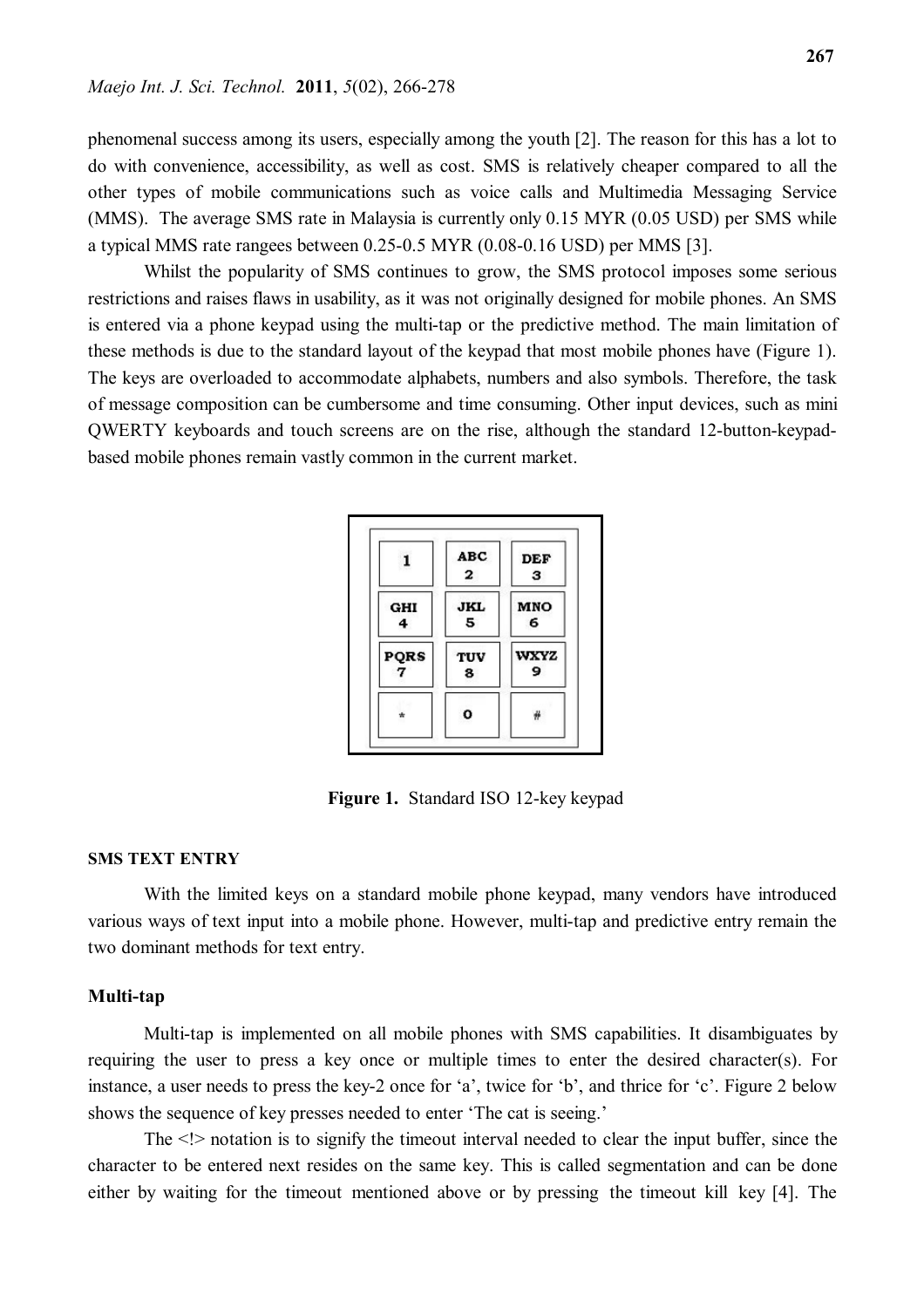| 8           | 44 | 33 | 0 <sup>1</sup> | 222 | $<$ $>$ | 12 | 8      | $\overline{0}$ | 444 | 7777 | $\mid$ 0   7777 | 33 | $\leq$ $\geq$ | 33 | 444 | 66 |  |
|-------------|----|----|----------------|-----|---------|----|--------|----------------|-----|------|-----------------|----|---------------|----|-----|----|--|
| $\mathbf T$ | н. | Е  |                |     |         |    | $\sim$ |                |     |      |                 |    |               |    |     |    |  |

0 - spacebar

**Figure 2.** Multi-tap sequence

example clearly shows that a total of 34 key presses are needed to yield only 17 characters (with the space included). Text entry rates for multi-tap are commonly 7-15 words per minute, and with the segmentation issues involving timeout intervals, it is obvious that multi-tap can be slow and tedious [5].

# **Predictive Entry**

Dictionary or lexicon based methods were introduced to increase the speed of text messaging. There are many variants to these methods, the most popular one being T9® by Tegic Communications [6]. The predictive mechanism works by attempting to anticipate the next string of characters entered by a user based on the existing words in a dictionary. Generally, when the first character is entered, the software will offer the most probable words beginning with the particular character(s). Disambiguating words in this manner is not always perfect as the same key sequence may produce two or more words, a phenomenon known as collision. In this scenario, the software will suggest the most probable words and the user may then traverse through the words using a special key (either Next or the asterisk key). The general steps in the predictive method are given below [7]:

- i. User enters a code sequence of the desired text; for example, 'lazy' is entered as '5299.'
- ii. The software decodes the code by looking for corresponding targets in the dictionary. The potential words are sorted in a relevant order using linguistic knowledge or according to frequency of most often used words, with the highest frequency word sorted to the top of the list. An example below shows a collision generated by the code sequence '5299':

 Jazz Lazy

Lawy

iii. The user chooses the target word by scrolling with either the asterisk key (e.g. in Nokia) or the up or down navigational key (e.g. in Sony Ericsson).

Figure 3 shows the sequences needed to enter 'The cat is seeing' using T9®. A total of only 18 key presses are needed as opposed to 34 key presses on multi-tap, proving that the predictive method is more efficient than the multi-tap. The former usually results in a decreased number of key presses required to write a sentence and hence increases the text entry speed. In addition, the physical effort required to compose a message is also reduced. Unfortunately, this efficiency rate drops very drastically when the user attempts to enter words that are not in the dictionary, be they English words or understandably unlisted non-English words [8]. It is also impossible to enter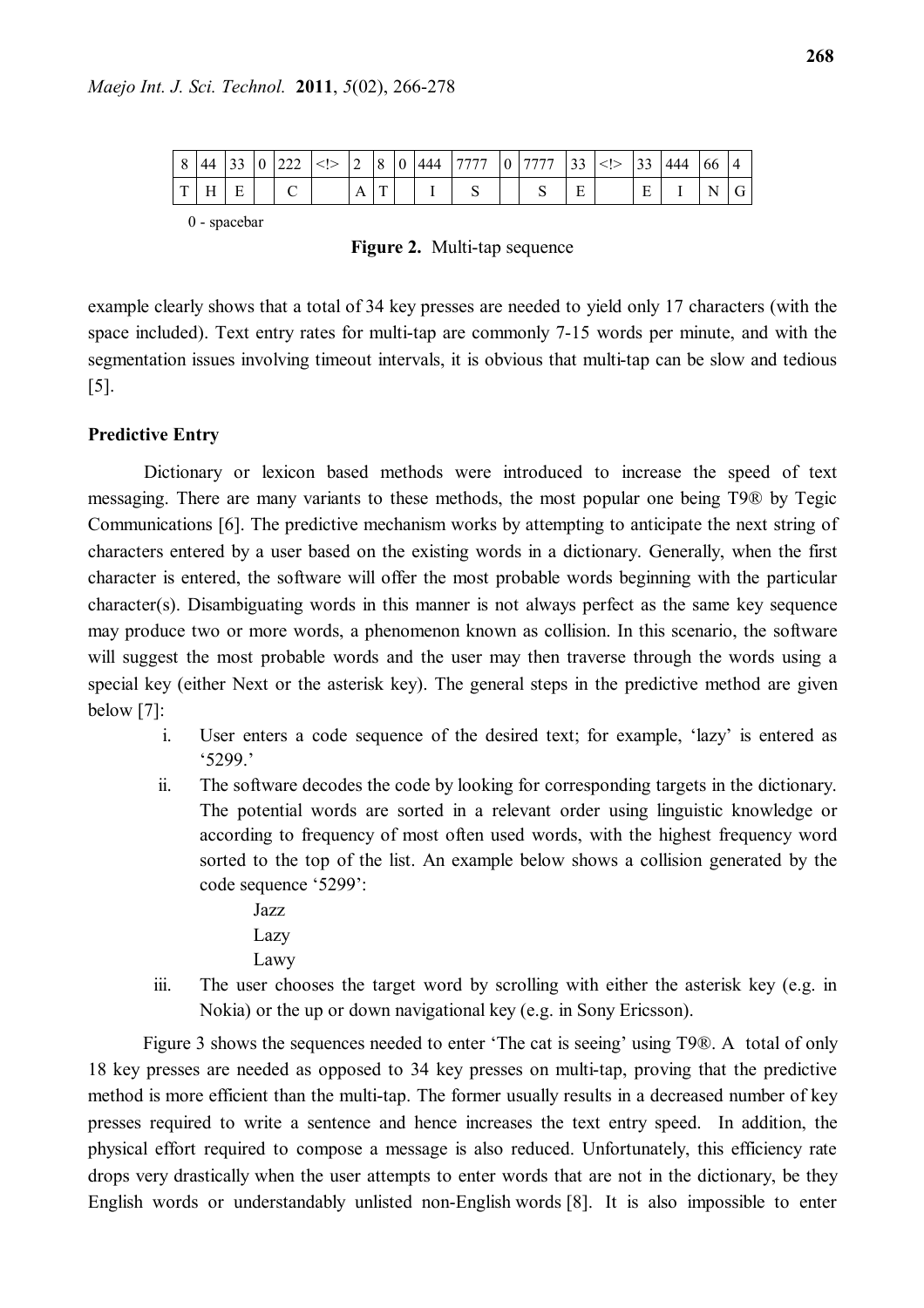| $\circ$ |    |    | ∽<br>∼ | ∼ |            | ÷   | ν |              |           | $\sim$ | $\overline{\phantom{a}}$ |    |            |             |              |               |
|---------|----|----|--------|---|------------|-----|---|--------------|-----------|--------|--------------------------|----|------------|-------------|--------------|---------------|
| T.      | TН | ΉE | A      | ╰ | <b>ACT</b> | CAT |   | $\mathbf{r}$ | ТC<br>ΙIJ |        | $\Omega$<br>◡            | RE | <b>SEE</b> | <b>SEEI</b> | <b>SEEIN</b> | <b>SEEING</b> |

 $0$  – spacebar;  $*$  – end of selection

**Figure 3.** Predictive T9® sequence

numerals, acronyms or any combinations of letters and numerals (e.g. '18r' for 'later'). Users are then required to multi-tap the desired word into the original message. Manually switching between the text entry modes will result in a slower text entry rate unless the mobile phone user is skilled in using the predictive method. Instead, providing an automatic switch between multi-tap and the predictive software would enable the users to text at a faster rate.

Another notable flaw of the predictive software is the inability to auto-save words that are created by compounding existing words. For instance, the word 'roomie' is not readily available in the  $T9^{\circ}$  dictionary, but the word 'room' is. A user would then usually type the word 'room' first, and then compound an 'ie', thus creating 'roomie'. However, if the user wishes to type 'roomie' again later, he/she would have to retype 'room' followed by compounding 'ie', as T9<sup>®</sup> does not auto-save compounded words [9].

#### **SMS LIMITATIONS**

Apart from the improper keypad layouts for text entry, another of the major limitations of SMS is the overall length of messages allowed, which is fewer than 160 characters per message. An addition of a single character would result in a message length of 161 characters, and hence the message will be split into two. This means that the sender will have to pay for two messages instead of one. When the number of characters exceeds 160, users generally will trace back their message and rephrase the message, deleting some words and abbreviating others so as to reduce the message length. This can be quite cumbersome as the users will have to go through their message again and make the necessary modifications. Furthermore, this process results in a higher message composition time. Due to this, the youth created an ingenious way to message by heavily abbreviating the common words. For example, 'thank you' is typed as 'tq', 'later' as 'l8r', 'already' as 'dy' or 'd', and 'please' as 'pls'. As there is no de-facto standard for the abbreviations, users who are not familiar with such jargons would shy away from using SMS. This is especially true among the older users [10].

Therefore, the aim of this study is twofold: firstly, to enhance the current implementation of the predictive software to enable users to enter messages at a faster rate and hence improve their messaging satisfaction. Secondly, the aim is to provide a facility to abbreviate the messages, both in English and Bahasa Malaysia, the local and national language of Malaysia. When message length is reduced, it is possible to send a lengthier message at the cost of a single message. Moreover, users who are not very familiar in using abbreviations would benefit from this added feature as well.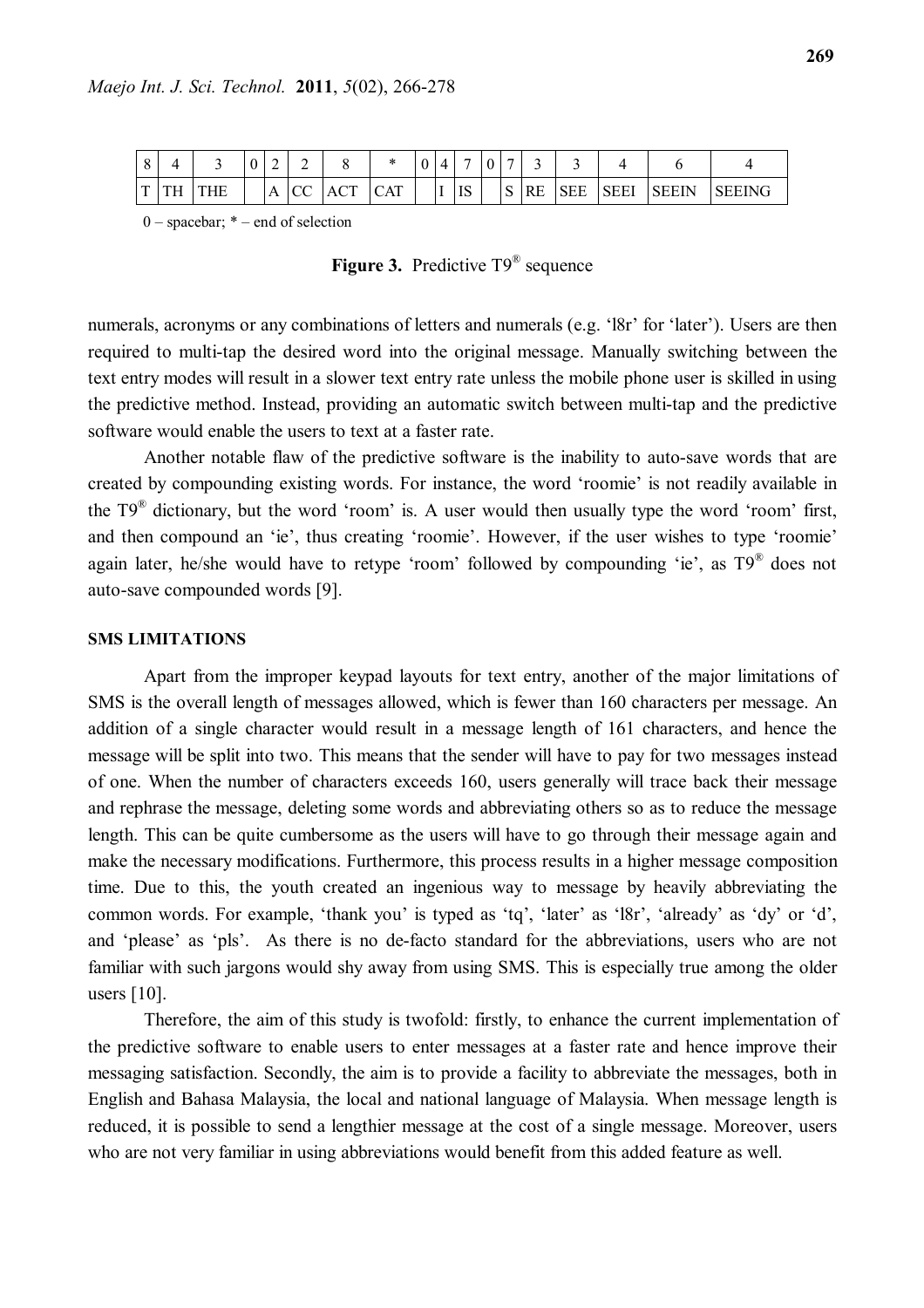# **RELATED WORK**

#### **Text Entry**

The multi-tap remains to be the prevailing text entry method used on mobile phones, despite being slower than the predictive method [8]. This has led many researchers to explore other techniques to increase text entry speed. For example, many attempted to optimise text entry performance by creating keypad designs that reduce the number of keystrokes needed to enter a word. The one-row keyboard prototype was Nokia's attempt to make the T9® system faster by using more fingers than the normal one or two in typing. The keypad consisted of ten keys, all in one row. The alphabets were similarly distributed among the keys as in T9®. However, tests indicated that the system in fact made the typing of words slower than the T9® system [11].

Sörensen and Springael [12] proposed a new keypad layout to improve text entry when using the predictive method. Called Keymap, it was designed by assigning as many letters as possible on the same key, and then the letters that could cause collisions were distributed on different keys. This keypad works based on Iterated Local Search, an algorithm used to find the best placement of each letter over the keypad keys.

LetterWise [13] is another proposed system to improve text entry using prefix-based disambiguation. It works with a stored database of probabilities of prefixes (letters preceding the current keystroke). For example, if key-3 is pressed with prefix 'th', the most likely next letter is 'e' because 'the' in English is far more probable than either 'thd' or 'thf'.

Some efforts have also been made to move away from text entry optimisation, exploring gestural interactions such as the use of joysticks [14], tilting [15], motion [16] and also the possibility of using speech to text [17].

#### **MessageAbbreviation**

It is important to note that message abbreviation differs from message compression. A compression method generally reduces the message length by encoding the message in fuzzy characters, and hence it requires the receiver to decode the characters to its original form. Although this technique successfully reduces the message length, both communicating parties need to have the compressor/decompressor at their ends. Currently, there are very few implementations of SMS compression, one of which worth mentioning is KirimSMS [18]. This program uses the traditional fixed Huffman coding that reduces the code length of frequently used characters while increasing the code length of those that are less frequently used. Messages that are generally split into two are sent as one message based on the compression software. However, as mentioned before, the sender and receiver must have the same software installed on their mobile phones; otherwise the recipient could only view unintelligible characters [18].

Instead of compressing a message, abbreviation of the common words to reduce the overall length of the message is used in this study. The technique used is similar to the abbreviation technique employed in the computer-based MobiSMS for Outlook which was developed by MobiMarketing [19]. This application abbreviates a message based on a dictionary located in the computer hard drive. An unabbreviated word is paired with its abbreviated partner and kept in this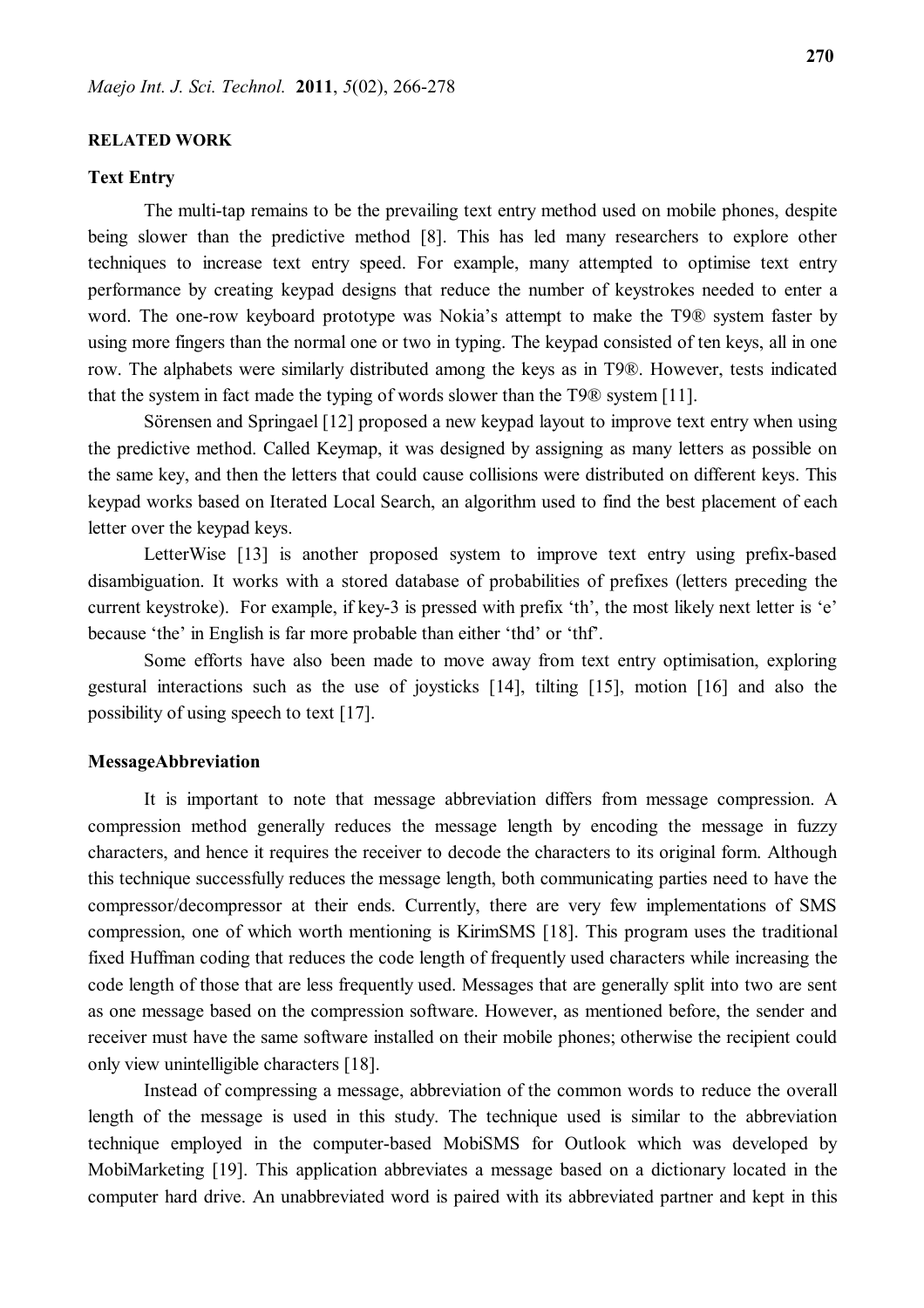dictionary, which the user can easily modify to add more abbreviations, words, or to edit existing ones. For example, the sentence 'Please phone me if you can meet for lunch at one today' will be abbreviated to 'Pls phone me if u can meet 4 lunch  $(a)$  1 2day.' However, this program is only available for Outlook, and thus can only be used on a computer [19].

The main aim of this study is to design an application that abbreviates common words in a text message to make the whole message significantly shorter yet understandable, without requiring the users to have the exact application in their mobile phones. Moreover, a lossless abbreviation technique is implemented whereby punctuations, spaces, etc. remain intact even after the abbreviation takes place.

# **METHOD**

For the enhancement of the predictive text system, some of the existing ideas in T9® were retained. These include the dynamic search for words from the dictionary on-the-go as the user types, ability to learn new words (though this is not done automatically), the use of the asterisk key to scroll through the list of possible words, and the use of word frequency to determine the most probable word that the user intends to type. The current study aims to enhance T9® by including the ability to automatically (i) save new words into the dictionary, (ii) learn words by compounding, (iii) insert a question mark when words such as 'how, where and when,' are encountered, and (iv) enter numerals. In short, the system works on a one-mode-for-all concept, whereby users get to perform all the functions above without having to switch to multi-tap, or from multi-tap to predictive mode.

For the abbreviation mechanism, an algorithm that is very close to MobiSMS's was used, whereby unabbreviated words were matched with their abbreviated partners in the word list or stored dictionary. If a particular word has no abbreviated partner in the dictionary or if the entry is already an abbreviated word, then the original word will be displayed as it is.

The general algorithm used in the current system can be presented in four main steps, beginning with the enhancement of the predictive text entry. Figure 4 shows the steps for both the enhancement and the abbreviation. Note that the abbreviator can be used regardless of the text entry mechanism employed.

The four main steps as indicated in Figure 4 can be elaborated as follows:

Step 1: Get the code sequence, e.g. '5299', entered by the user, breaking only if the 'right', 'send', 'delete', 'hash' or 'asterisk' key is detected.

Step 2: Constantly update the list of possible words with words corresponding with the code sequence by checking with the dictionary. Sort the list according to the frequency of each word, with the highest frequency word sorted to the top. For example, '5299' would produce the list of words as depicted in Table 1. To cycle through the list of possible words, the user would have to press the asterisk key. If the intended word did not exist in the used word list or the dictionary, an automatic switch to multitap mode would occur, and the list as well as the word would be cleared to allow a multitap entry of the word (first time entry).

Step 3: Once a right directional key is detected, the word that was previously entered would be saved to the dictionary. If the word already existed in the dictionary, then its frequency (prediction rate) would be increased.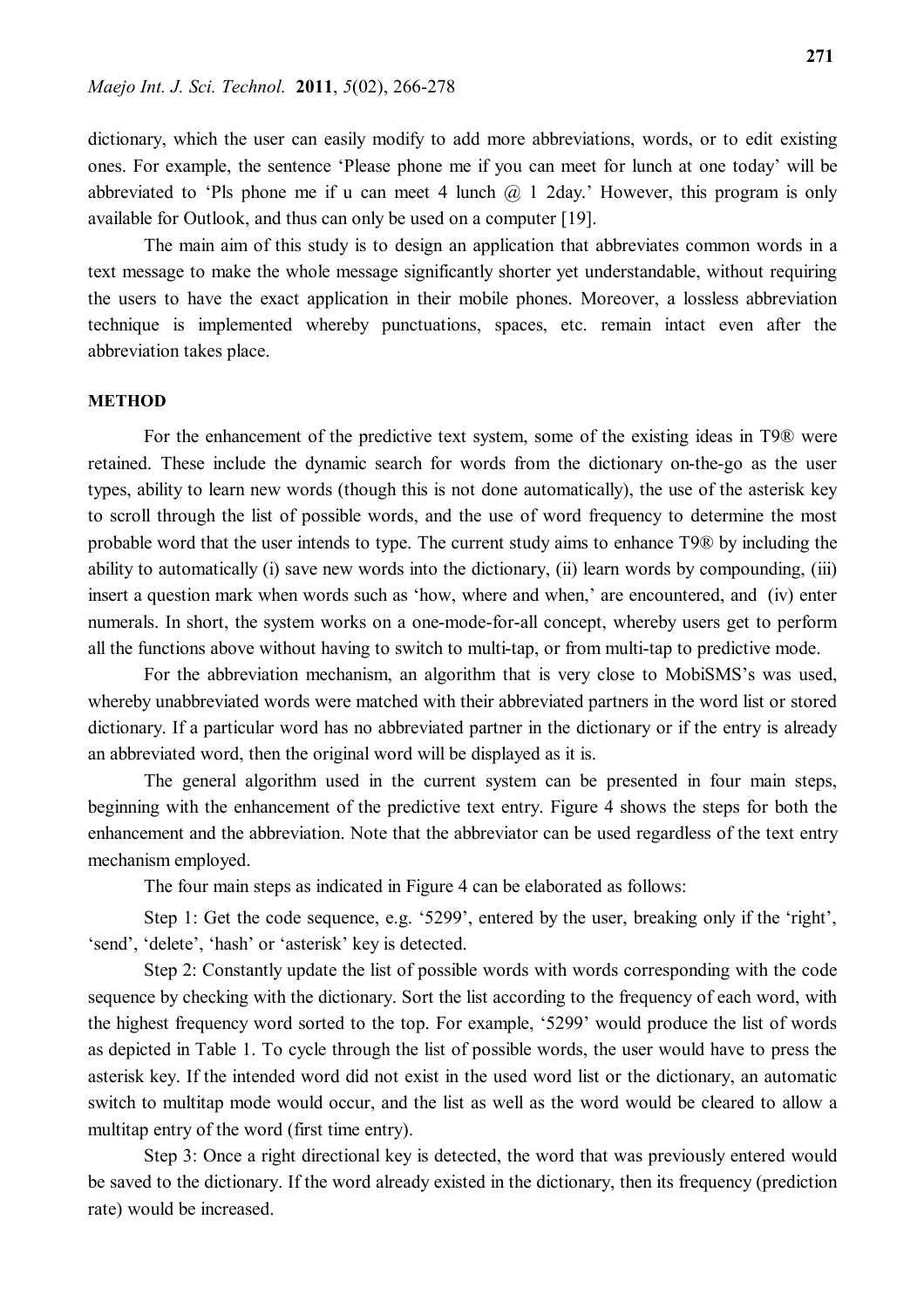

**Figure 4.** General algorithm for the predictive system and abbreviator

Step 4: Once the user has finished typing the desired message, he/she would be prompted to choose to abbreviate the message. If selected, the abbreviator would iterate through all the words in the original message, find their abbreviations if any, and copy the abbreviation, or if no abbreviation is found, the original word is retained.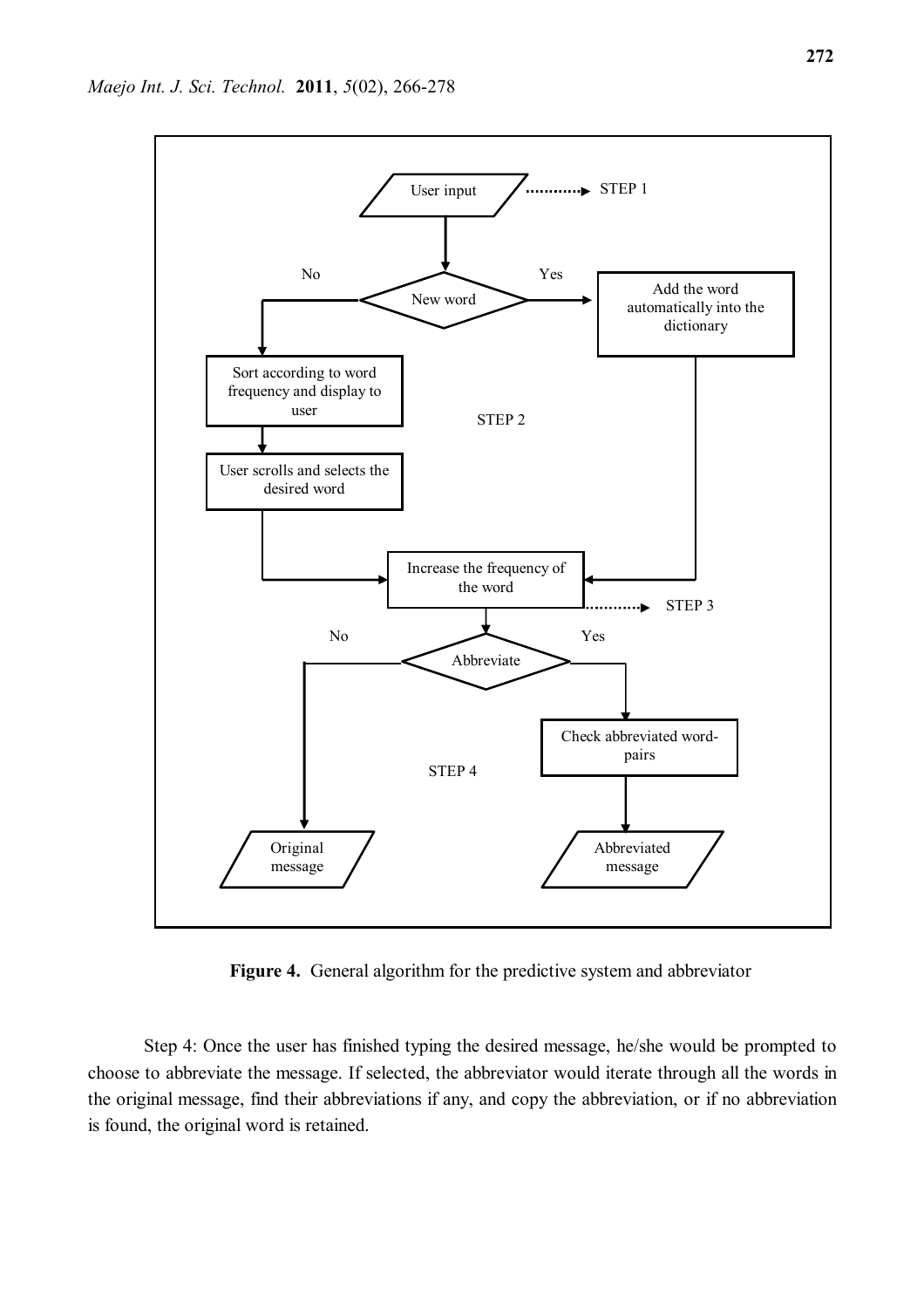| Code sequence          | 5  | 52  | 529  | 5299  |
|------------------------|----|-----|------|-------|
| List of possible words | Κ, | La, | Jay, | Jazz, |
|                        | L, | Lb, | Law, | Lazy, |
|                        | J  | Ka, | Lay, | Lawy  |
|                        |    | Ja, | Jaw, |       |
|                        |    | Kb  | Lax, |       |
|                        |    |     | Kay, |       |
|                        |    |     | Laz, |       |
|                        |    |     | Jaz, |       |
|                        |    |     | Kaz  |       |

**Table 1.** The list of possible words generated and the code sequence

In step 4 above, the abbreviation takes place only when the message is completed and not after the completion of each word in the message. Having a process where the words are abbreviated automatically as they are entered may interrupt the flow of messaging or perhaps even confuse the user.

The system was developed using Java and was simulated on a mobile phone environment using the SERIES 40 SDK Version 0.9 in conjunction with JRE 6.0.

# **RESULTS AND DISCUSSION**

#### **Enhancement of the Predictive Software**

Figure 5 shows a simple example involving a question. The number '29/1' at the top righthand corner means there are 29 characters in the message and the total message is one. The underlined word refers to the current word being entered, which is 'fine'. In this example, the system automatically inserts a question mark when a sentence involving 'how, where and where, etc.' is detected rather than the period character '.'. The question mark will be automatically inserted when the user presses the hash key for punctuation. The current predictive software does not have this ability and users are required to enter the question mark manually.



**Figure 5.** Automatic insertion of the question mark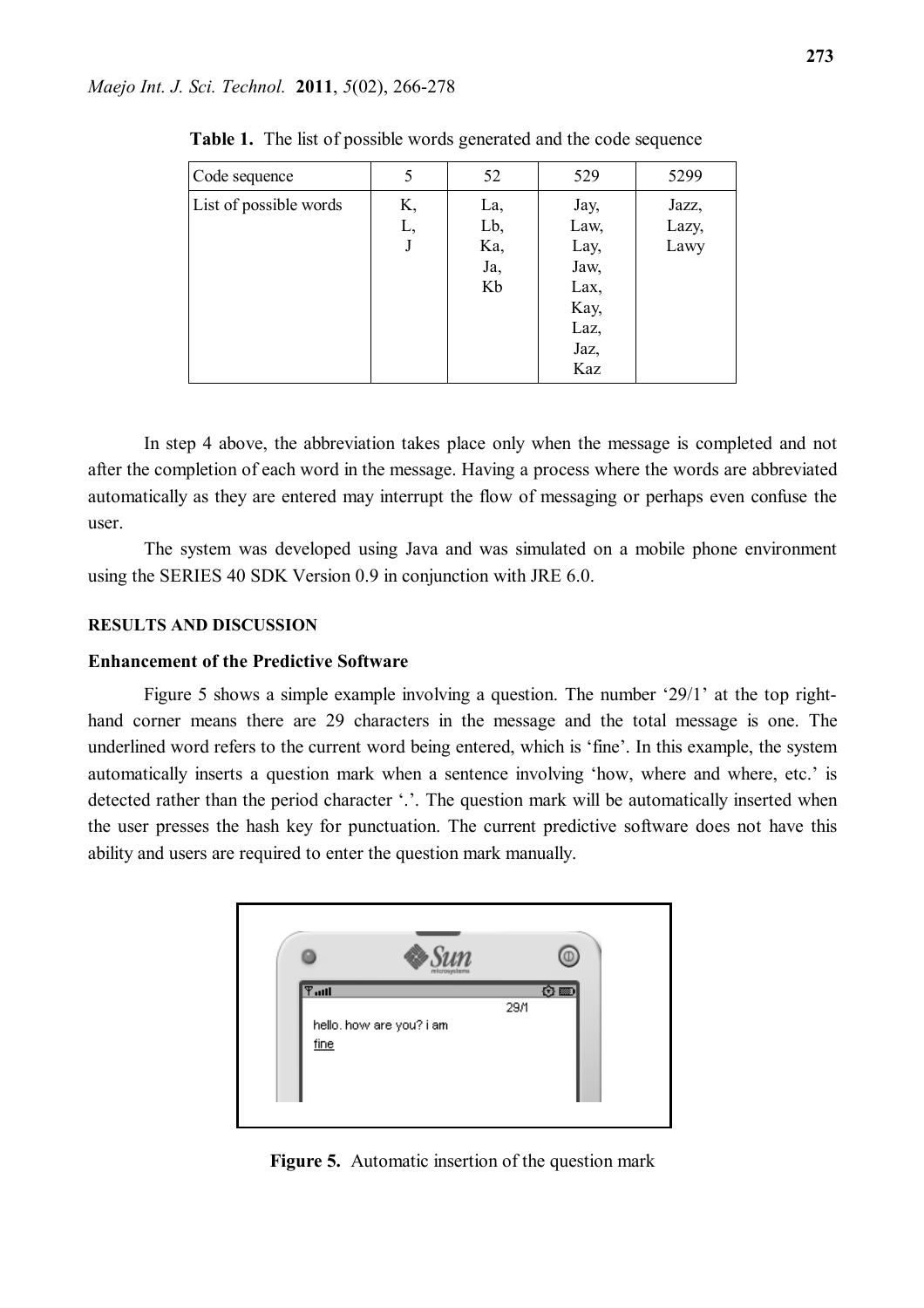# *Maejo Int. J. Sci. Technol.* **2011**, *5*(02), 266-278

The system is also capable of automatically adding new words into the dictionary, including compounded words. Users need not switch to the multi-tap mode manually. In other words, the users can enter any new words and they will be saved automatically without the user's intervention. Figure 6 shows an entry example for a new compounded word, 'roomie.' The system will predict 'room' (Figure 6a) and then the user can automatically insert 'ie' (Figure 6b) without any manual mode switching. The word 'roomie' is automatically added to the dictionary, and hence it will be predicted when another attempt to enter 'roomie' is encountered (Figure 6c).



**Figure 6.** Automatic learning of a new compounded word

Similarly, the system also allows the user to easily enter numerals without the need to switch to the number mode, hence making messaging simpler and faster (Figure 7).



**Figure 7.** Automatic numeral entry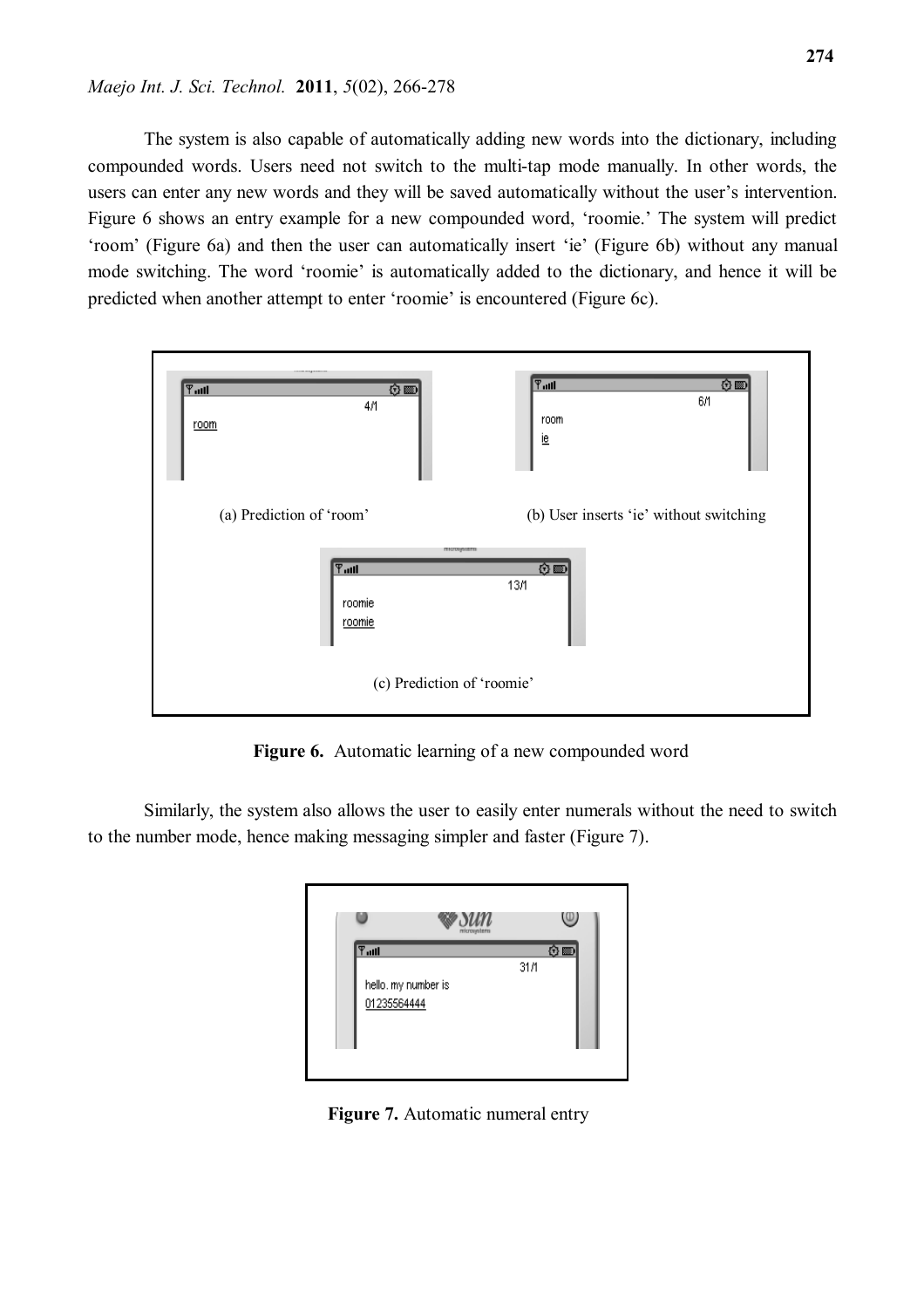#### **Abbreviator**

This section shows the displays for the abbreviator which can be used regardless of the text entry methods. Figure 8(a) shows the original message as entered by the user. This particular message consists of 178 characters, and hence would be split into two messages, as indicated on the screen. Figure 8(b) shows the message after the abbreviation. Words that are already abbreviated and those that do not have an abbreviation partner are left in their original forms. Note that the message length now is reduced to 157 characters and the number of message is one instead of two. Apart from saving cost, this feature would be beneficial to users who are not so adept in using abbreviations.



**Figure 8.** Example of abbreviations

Another advantage of this system is that the recipient can choose to expand the abbreviated word/message to its original form by choosing decompression from the menu (Figure 9a). Figure 9(b) shows how the originally abbreviated word 'l8r' is expanded to 'later'. This feature would be very useful especially if users are unsure about the meaning of an abbreviated word.

Finally, a dictionary to support messages in the national language, i.e. Bahasa Malaysia, was also added into the system. The original message in Figure 10(a) can be translated (non-verbatim) as 'I will not be able to report to work today, I would like to apply for leave for today and tomorrow.' Figure 10(b) depicts the abbreviated message consisting of only 91 characters, shorter than the original message with 109 characters.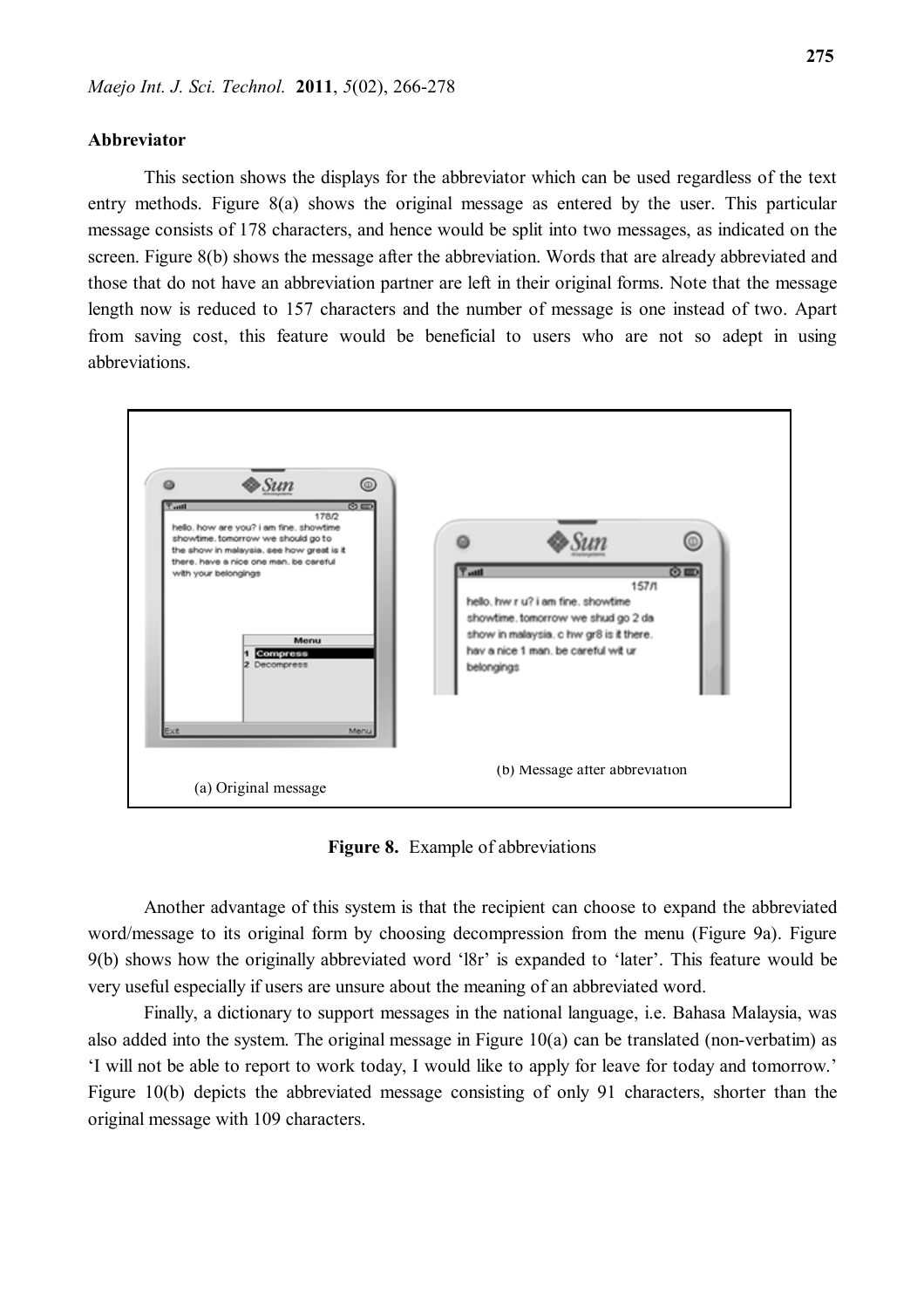

**Figure 9.** Example of expanding abbreviated words to their original forms



**Figure 10**. Example of abbreviations in Bahasa Malaysia

# **Limitations and Future Work**

The implemented system is not without its limitations. First of all, the system does not support insertion. For example, if the user wanted to enter 'March' but accidentally keyed in 'Marh', he/she needs to delete the letter 'h' to enter 'ch'. Instead, it would be simpler if the user could just move to the intended location and insert the missing character(s). Currently this can only be done on mobile phones with QWERTY keyboard.

As for the abbreviator, new word-pairs currently cannot be added into the dictionary, meaning users only depend on the existing pairs to abbreviate their messages. Future work would provide the flexibility for users to add their own word-pairs. Another important feature that will be included is the support for emoticons (for mobile phones that support these icons), since users, especially the youngsters, have a high tendency to use emoticons in their messages.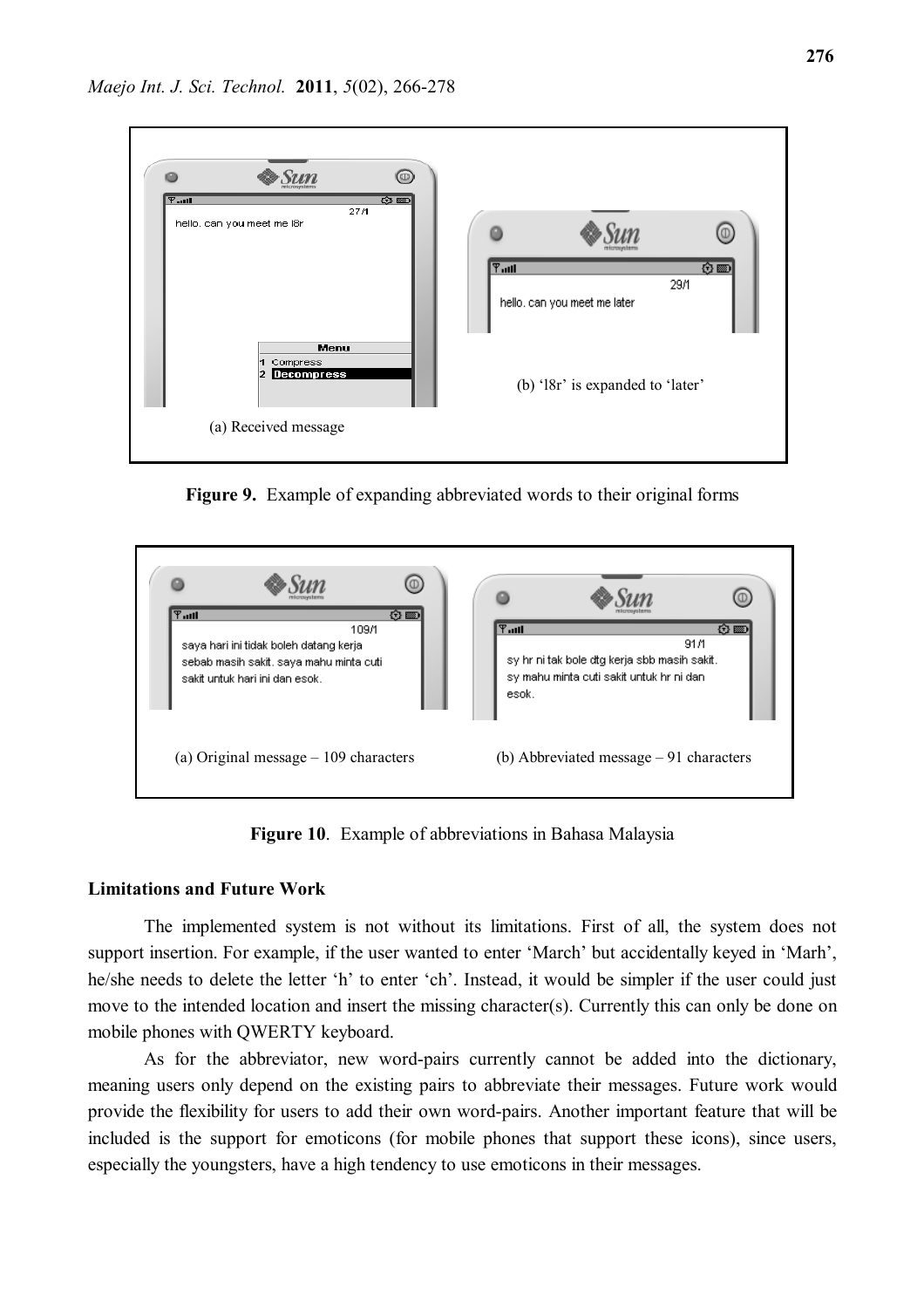It should be noted that the system was tested in a mobile simulated environment. Therefore, though it is inferred that the system should work successfully when implemented in the actual mobile phones, further study is required to conclusively confirm the efficacy of the system. The implementation will be ported to real mobile phones for further testing in future work.

Finally, the future work will also include a usability study. This is necessary to assess mobile phone users' messaging satisfaction when using the implemented system. One of the features that will be tested is the option given to the users for abbreviation. Currently, it is assumed that automatic abbreviations (as user types the message) would confuse the users; therefore, an option to abbreviate or not is provided. User testing with (and without) the option needs to be conducted to address this assumption in the future.

#### **CONCLUSIONS**

In this study, a one-mode-for-all application for the predictive text entry software on mobile phones was developed. The existing predictor software was enhanced by enabling automatic word saving (both new and compounded words), insertion of question marks and automatic entry of numerals. All of these features can be done without having to switch to multi-tap, thus saving message composition time. In addition, an abbreviator that abbreviates and expands messages both in English and Bahasa Malaysia was also implemented. This would be useful as users who are not adept in using abbreviations can now do so. Moreover, message lengths will be reduced and hence users can compose and send longer messages at the cost of a single message (as long as the total characters are less than 160).

#### **REFERENCES**

- 1. J. Sciallo, "Short message service (SMS) support in Sun Java System Messaging Server 6.3", http://www.sun.com/bigadmin/features/hub\_articles/sms\_support\_msg\_server.jsp, **2007** (accessed: November 30 2008).
- 2. S. N. Audrey and L. Srivastava, "Mobile phones and youth: A look at the U.S. student market", ITU/MIC Workshop on Shaping the Future Mobile Information Society and Policy Unit, **2004**, Seoul, South Korea.
- 3. Maxis Co., "Value Plus 50", http://www.maxis.com.my/personal/mobile/plan\_pricing/ value\_plan\_50.asp?iStruct=0:2:1, **2009** (accessed: February 11, 2010).
- 4. T. Igarashi, J. Takai and T. Yoshida, "Gender differences in social network development via mobile phone text messages: A longitudinal study", *J. Social Person. Relations.*, **2005**, *22*, 691–713.
- 5. L. Leung, "Unwillingness-to-communicate and college students' motives in SMS mobile messaging", *Telemat. Informatics*, **2007**, *24*, 115–129.
- 6. D. L. Grover, M. T. King and C. A. Kuschler, "Reduced keyboard disambiguating computer", Tegic Communications, Inc., *US5818437* **(1998)**.